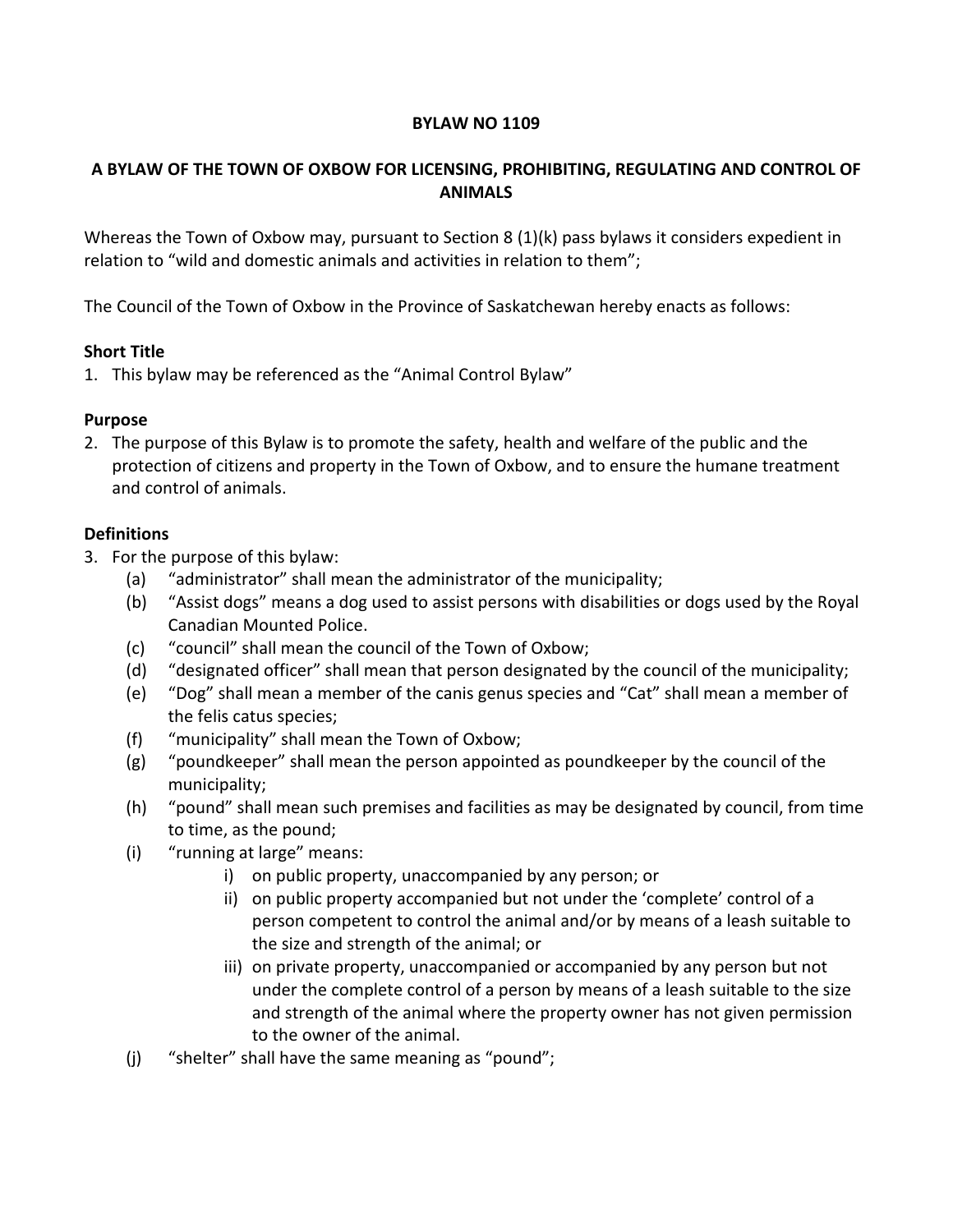## Licensing of Dogs

- 4. Every person in the municipality who owns, possesses or harbours a dog over three months old shall register the animal and obtain a license from the business office of the Town of Oxbow.
- 5. The license shall be a one-time, non-transferable, non-refundable fee of Thirty Dollars (\$30.00) for the lifetime of each dog.
- 6. Upon payment of the license fee the Town of Oxbow shall register the license number and owner in the Town of Oxbow Dog Register and provide the owner with a tag bearing the license number.
- 7. Upon receiving the tag each owner shall ensure that a collar and the issued tag are worn by the dog when the animal is off the premises of the owner.
- 8. No unauthorized person shall remove a collar or tag from a dog.
- 9. A person residing in the municipality, who owns, possesses or harbours an animal mentioned in this bylaw, and neglects or refuses to take out a license shall be deemed guilty of an infraction of this bylaw.

## Impounding of Dogs and Cats

- 10. No owner shall permit any dog or cat to run at large in the municipality.
- 11. The Town of Oxbow Council has the right to appoint an animal control officer, bylaw enforcement officer, or poundkeeper to restrain and impound any dog or cat running at large in the municipality.
- 12. A person who owns, possesses or harbours a dog/cat found running at large shall be deemed guilty of an infraction of this bylaw.
- 13. Any person, on authorization of the Chief Administrative Officer (or designated officer) of the Town of Oxbow, may take any dog found running at large contrary to the provisions of this bylaw to the pound, poundkeeper, or shelter where it shall stay, for a period not to exceed ten (10) working days, unless the owner, harbourer, or possessor redeems the dog by paying the amounts prescribed in Schedule "A" of this bylaw.
- 14. When any dog or cat is captured and impounded, the municipality shall post a notice at the Town Office, giving a description of the said dog or cat, the date it was impounded and the date and hour when it will be sold or destroyed. Such notice shall be posted seventy-two (72) hours before the said sale or destruction.
- 15. The poundkeeper may sell any dog or cat which is not redeemed within the time specified in this bylaw provided that the purchaser thereof obtains a license if he/she is a resident of the Town of Oxbow.
- 16. Pound fees shall be all charges that the poundkeeper may impose as well as any recovery of costs directly associated with the keeping of said dog or cat as set out in Schedule "A".

# Duties of Dog and Cat Owners

- 17. With the exception of an 'assist dog" no owner or keeper of a dog or cat shall permit their dog(s) or cat(s) on any school ground, playground or posted area except when the owner or keeper is attending a recognized training or obedience school for training of the said animal.
- 18. No owner or keeper shall permit their animals to chase any pedestrian, vehicle or other animal on a public thoroughfare.
- 19. No owner or keeper shall permit their dog(s) or cat(s) to damage public property.
- 20. No owner or keeper shall use a choke chain on a dog or cat except when walking the dog or cat on a leash.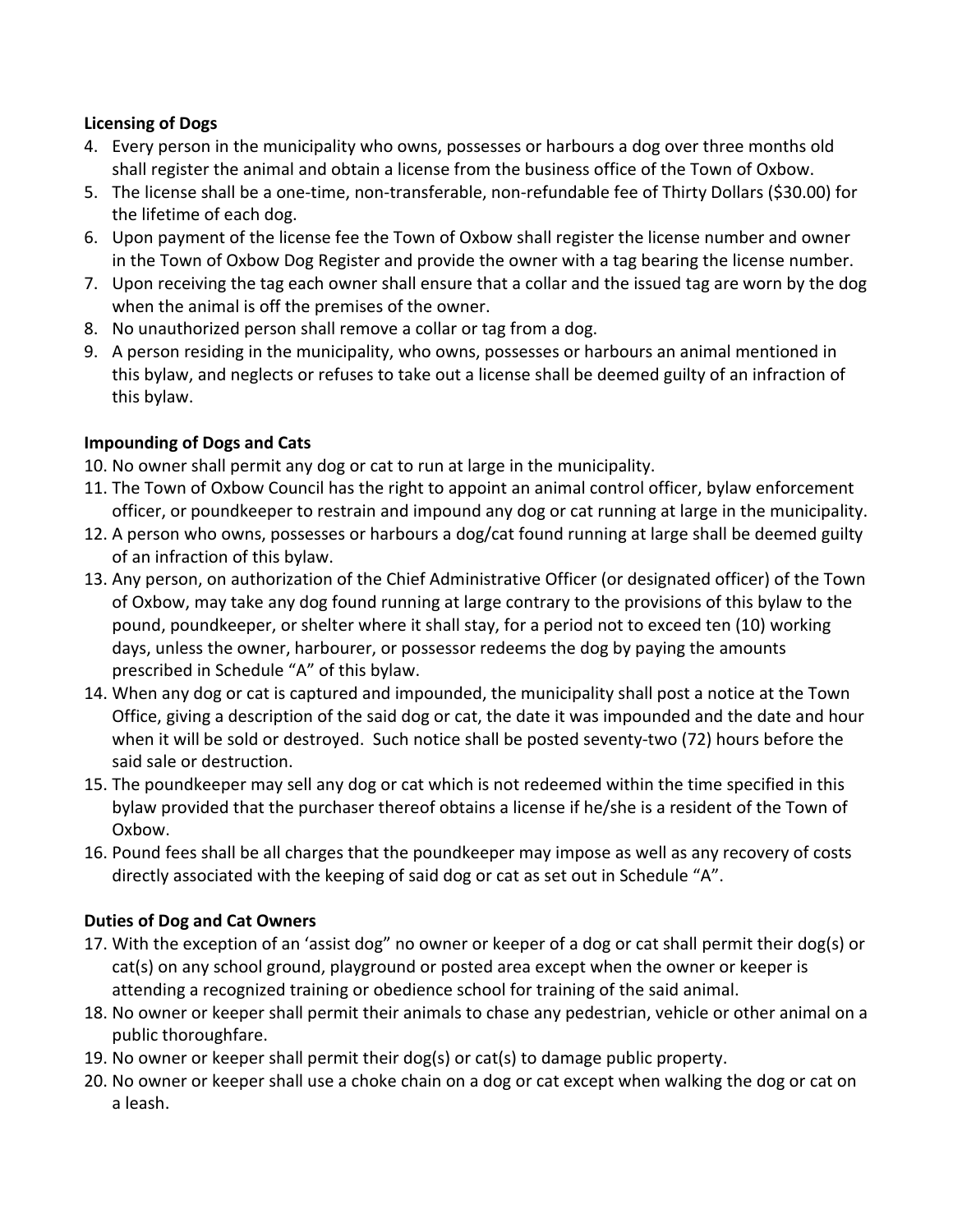- 21. No owner or keeper shall keep an animal within the town tethered on a chain, rope or similar restraining device of less than three meters in length.
- 22. Any owner or person who has tethered an animal shall ensure that the tether is secure taking into consideration the size of the animal and shall ensure that the animal has unrestricted movement within the range of the tether.
- 23. Every owner of a dog or cat shall provide the animal with a collar.
- 24. A female dog or cat in heat shall be confined and housed in the residence of the owner or person having control of the dog or cat or taken to a licensed kennel during the whole period that the dog or cat is in heat, except that a female dog or cat may be allowed outside the said residence for the sole purpose of permitting the dog or cat to defecate and urinate on the premises of the owner.
- 25. If a dog or cat defecates on any public property other than the property of its owner, the owner or keeper shall cause such defecation to be removed immediately.
- 26. Where, under Section 25, the owner or keeper of a dog or cat fails to remove such defecation immediately, the owner shall be in violation of this bylaw.

## Dog Runs

- 27. No dog run shall be located closer than two meters to a property line.
- 28. Where a dog is housed or kept in a dog run, the owner shall ensure that the dog run is kept in a sanitary condition, to protect the health and safety of the animal.
- 29. An owner shall ensure that a dog run on the owner's property is constructed of material of sufficient strength and in a manner adequate to confine the dog and prevent the entry of children under twelve years of age.
- 30. If, in the opinion of a building official or police officer, the condition or location of a dog run is not in accordance with this bylaw, the owner of the property on which the dog run is located may be ordered to clean, alter, demolish or relocate the dog run within thirty (30) days of the issuance of the order.

# Cat Traps

- 31. A person who has been bothered by a cat being at large may apply to the Town of Oxbow to receive a cat trap. Only traps approved and distributed by the Town may be used.
- 32. Where a cat trap is issued, the permittee shall:
	- (a) Place the cat trap only on the permittee's property;
	- (b) Personally check the trap at least once each hour while the trap is set;
	- (c) When a cat is trapped, contact the Town Office;
	- (d) Return the cat trap to the Town Office within seventy-two (72) hours of the cat trap being issued;
	- (e) Pay for the cost of repair or replacement of the cat trap if the issued trap is damaged, lost or stolen; and
	- (f) Not use the cat trap when the temperature is 0 degrees Celsius or less or when the temperature is 28 degrees Celsius or more.
- 33. When a cat has been trapped in a cat trap, the permittee shall, for as long as and until the Town of Oxbow can collect the cat or the cat can be conveyed to the pound:
	- (a) Hold the cat for no longer than 24 hours;
	- (b) Treat the animal humanely;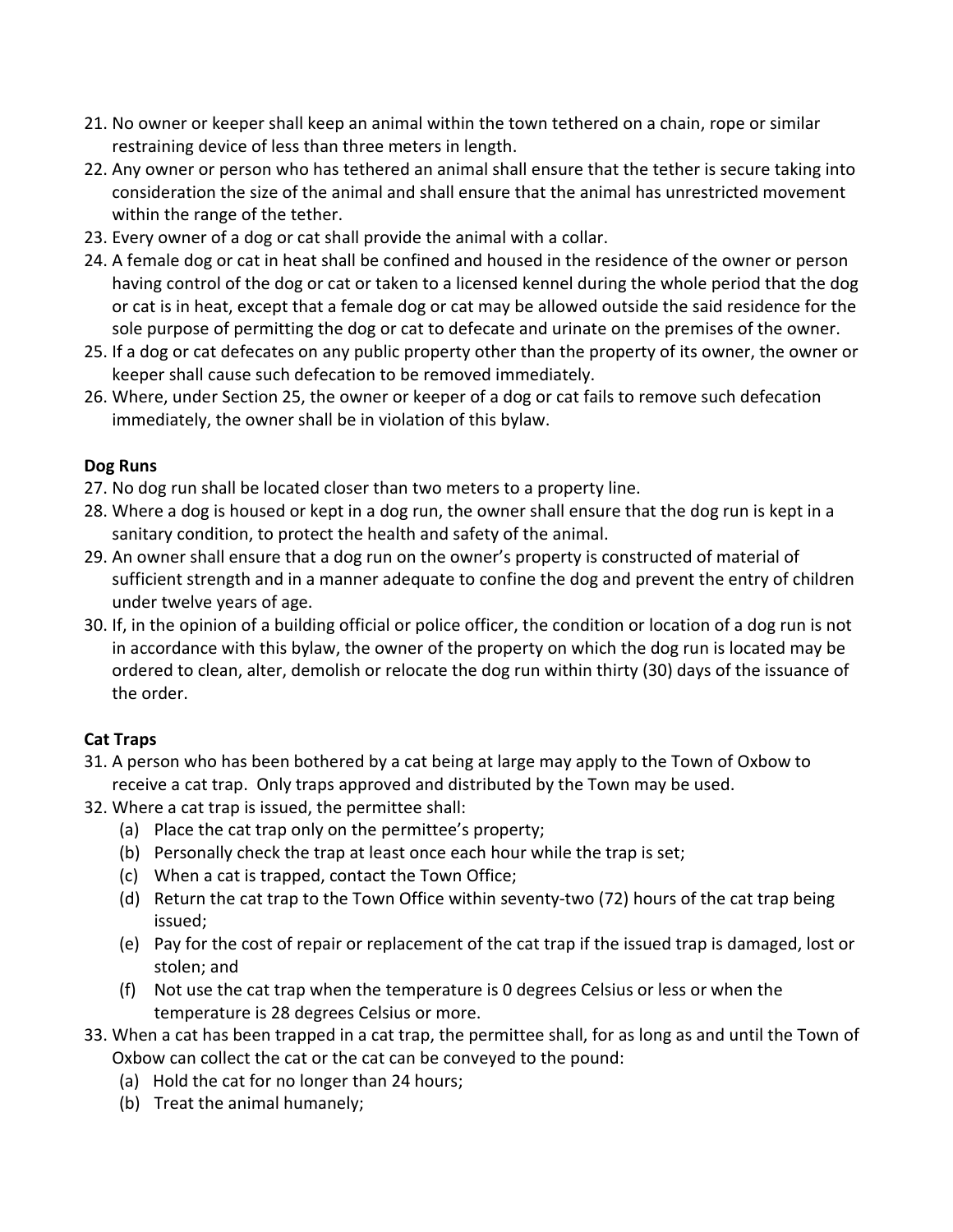- (c) Provide shelter for the cat in a warm, dry and secure area; and
- (d) Provide food and water for the cat.
- 34. If a permittee cannot comply with the conditions in Section 33, the permittee must release the trapped cat unharmed.

## General

- 35. No person shall possess or harbour more than three dogs or three cats or a combination of both, for a total of three over the age of six months, but excluding:
	- (a) Dogs or cats kept in the ordinary course of business by the proprietor of any of the following:
		- i. A veterinary hospital, clinic, or boarding kennel or grooming parlour;
		- ii. A public pound;
		- iii. A shop or breeder whose business includes the sale of pets; and
		- iv. A shelter operated by an association or society incorporated for the purpose of the protection of humane treatment of animals.
- 36. No person shall tease a dog or cat, entice a dog or cat, bait or throw objects at a dog or cat confined within its owner's property.
- 37. The operation of a kennel within the Town of Oxbow shall be subject to approval from the Medical Health Officer for the Sun Country Health Region, and the kennel shall comply with the provisions of any Town of Oxbow bylaws.
- 38. Where any dog or cat is suspected of having rabies, such dog or cat shall not be killed but shall be secured and isolated for ten days and the matter immediately reported to the Medial Health Officer for Sun Country Health Region whose instructions shall be carried out.
- 39. In cases of emergency for any cause, but more particularly for infectious disease caused by dogs or cats, the Medial Health Officer is hereby authorized to order that no owner or other person shall suffer or permit his or her dog or cat to be on any place beyond or outside the boundary of the place of the dwelling of the owner or other person at any time, whether on a leash or under proper control, until such order is revoked or cancelled, and the Medical Health Officer may order compulsory inoculation of dogs or cats.
- 40. No owner of a dog or cat shall permit his/her animal to be or become a nuisance by barking or howling or emitting other sounds continuously for a period exceeding ten minutes.
- 41. An individual authorized by the Chief Administrative Officer of the municipality may, in the case of a contravention of this bylaw, capture any dog or cat within the corporate limits of the municipality and impound, destroy, or otherwise dispose of such dog or cat according to the *Animal Protection Act* of Saskatchewan.
- 42. The Town may pay any costs for which the owner of a dog or cat is responsible pursuant to this bylaw and, if not reimbursed by the owner, add the amount to the tax roll of any assessed parcel of land of that owner and that amount is deemed for all purposes to be a tax imposed pursuant to *The Municipalities Act*, from the date it was added to the tax roll, and forms a lien against the parcel of land in favour of the Town of Oxbow from the date it was added to the tax roll.

# Other Animals

40. It shall be unlawful to keep live poultry, livestock, and/or bees within the boundaries of the Town of Oxbow.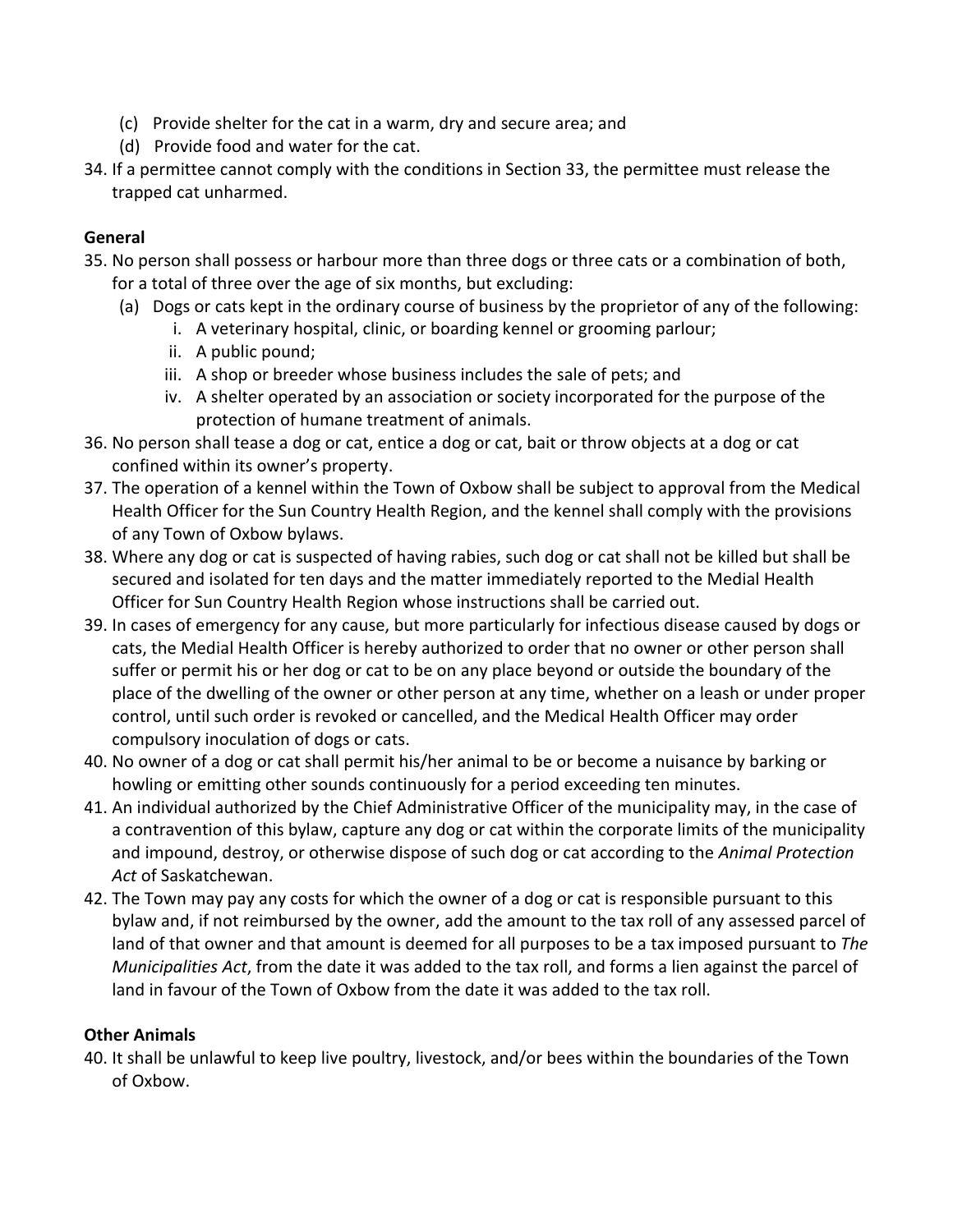- 41. No person shall own or harbor any animal, or hybrid of any animal, of the kind listed in "Schedule D" for any purpose.
- 42. No person, partnership or corporation, whether operated separately or in connection with another business enterprise, shall operate a pet store that buys, sells, trades, exhibits or harbors any animal or hybrid of any animal of the kind listed in "Schedule D".

## Penalties:

- 43. In the case of contraventions of this bylaw the Chief Administrative Officer of the Town of Oxbow may declare an animal to be a nuisance and require the owner of the animal to remove the animal from the town within fourteen (14) days of the nuisance declaration.
- 44. Any person who does not comply with any part of an order made against him/her under this bylaw is guilty of an offence.
- 45. Every person who contravenes any provision of this bylaw is guilty of an offence and liable on summary conviction to a fine of not more than two thousand dollars (\$2,000) in case of an individual or five thousand dollars (\$5,000.00) in the case of a corporation.
- 46. A person who fails to comply with an order made pursuant to this bylaw within the period specified in the order is guilty of an offence and liable on summary conviction to a fine of not more than two hundred and fifty dollars (\$250.00) for each day during which the failure to comply continues.
- 47. Every person who contravenes any provision of Section 42 is guilty of an offense and liable on summary conviction:
	- (a) In the case of an individual, to a fine of not more than \$2,000.00.

\_\_\_\_\_\_\_\_\_\_\_\_\_\_\_\_\_\_\_\_\_\_\_\_\_\_\_\_\_\_ \_\_\_\_\_\_\_\_\_\_\_\_\_\_\_\_\_\_\_\_\_\_\_\_\_\_\_\_\_\_

- (b) In the case of a corporation, to a fine or not more than \$5,000.00; and
- 48. In the case of a continuing offence, to a maximum daily fine of not more than \$500.00 per day.

#### Repeal of Former Bylaw

49. Bylaw 1049 and all amendments thereto are hereby repealed.

#### Coming into Force:

50. This bylaw comes into force and takes effect on January 1, 2018.

1<sup>st</sup> Reading: September 25, 2017 2<sup>nd</sup> Reading: September 25, 2017 3<sup>rd</sup> Reading: September 25, 2017

Mayor Chief Administrative Officer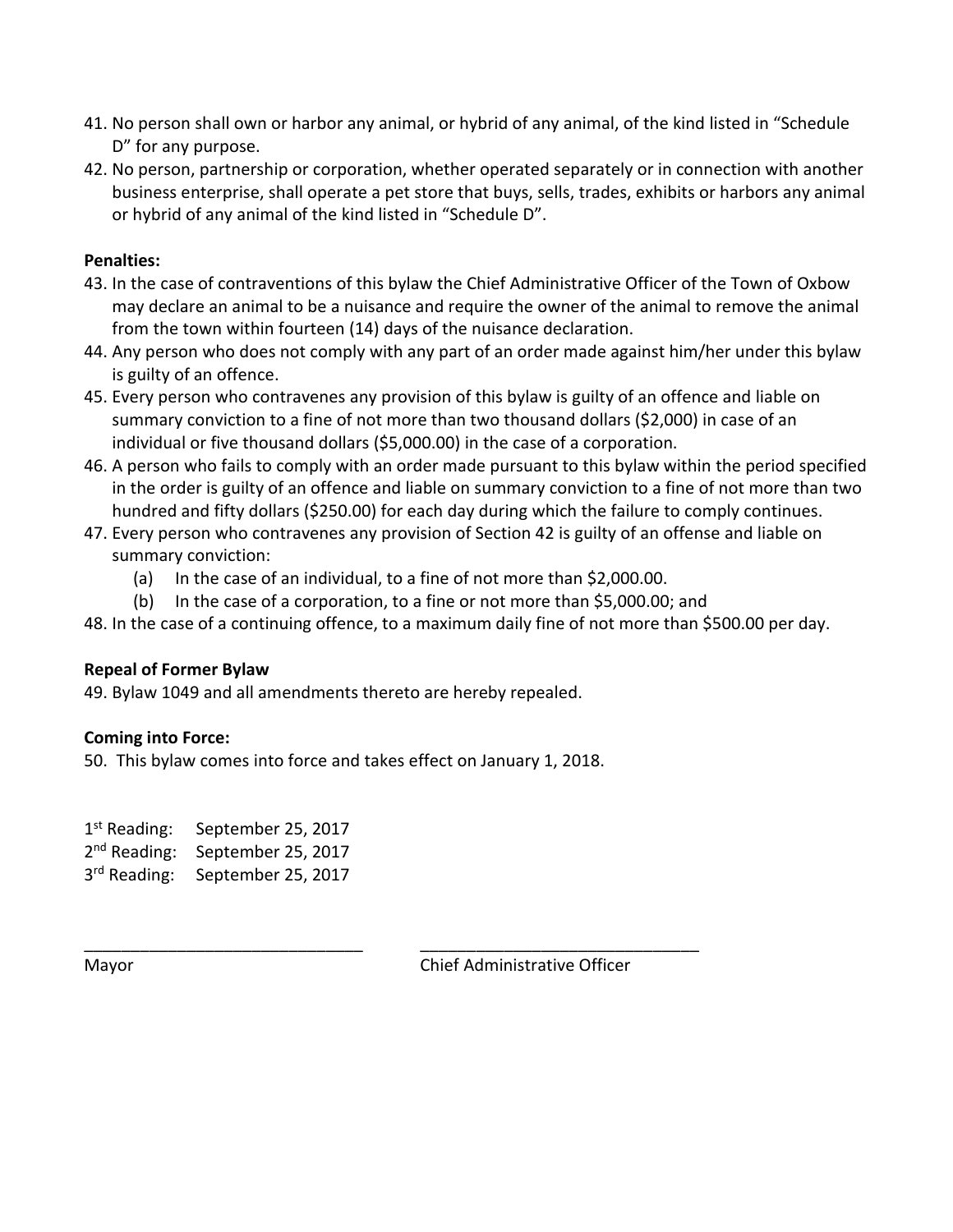## Schedule "A" Town of Oxbow Bylaw 1109 License and Pound Fees

Assist Dogs No Charge All Dogs, other than Assist Dogs \$30.00 one-time fee

Fee for impounding Cats or Dogs All charges that the pound/poundkeeper may impose, as well as any recovery of costs directly associated with the keeping of said dog or cat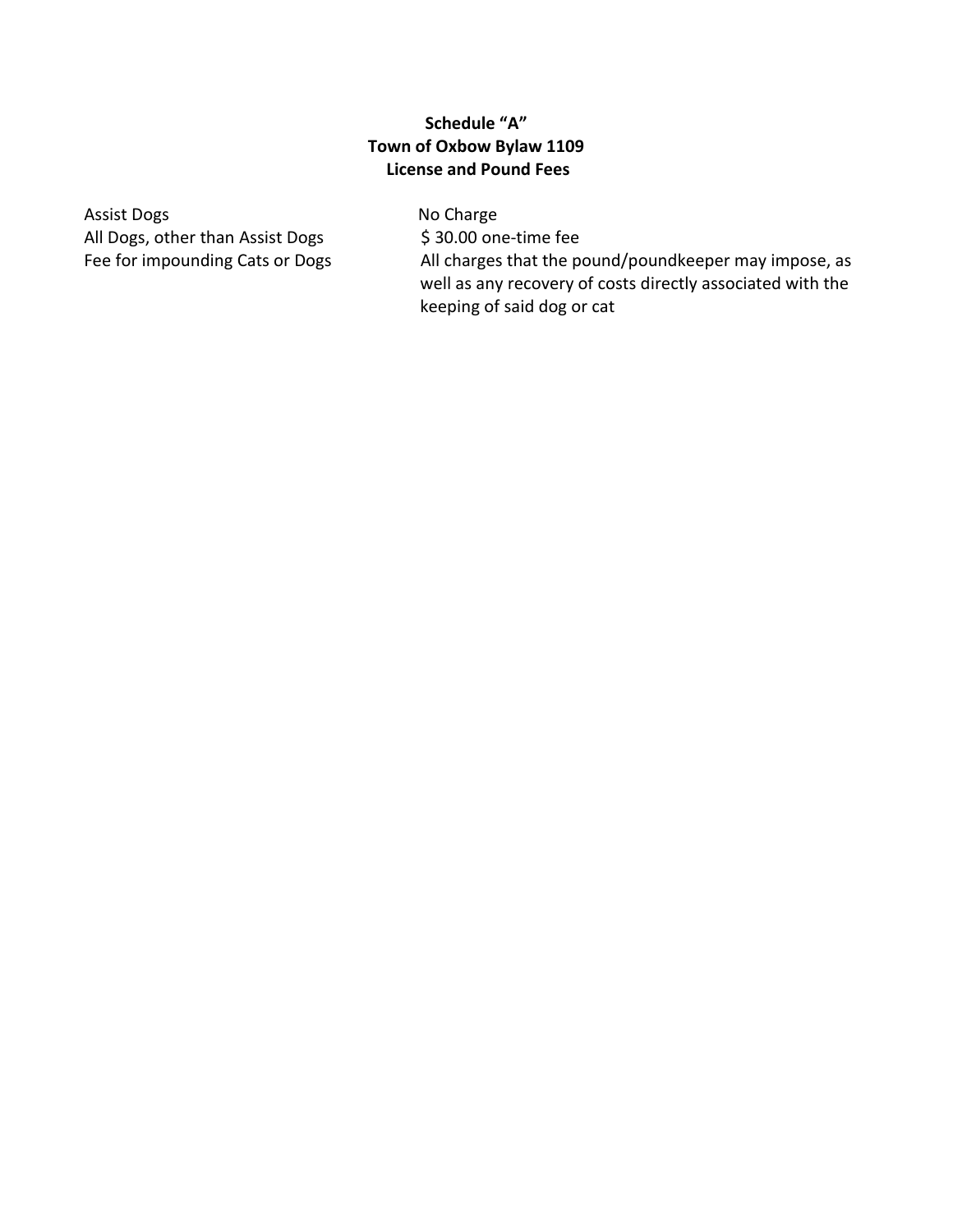# Schedule "B" Town of Oxbow Bylaw 1109 CAT TRAP PERMIT

Date:

Trap #

Address of intended location of trap:

I, the undersigned, agree to the following terms and conditions:

- The cat trap will be placed only on my property within the Town of Oxbow.
- I will personally check the cat trap at least once every hour while the trap is set.
- When a cat is trapped, I will contact the Town office immediately if it is during regular office hours.
- When a cat is trapped, I will treat it humanely; I will provide shelter, food and water for the trapped cat. I will leave the cat in the trap and I will place the trap in a warm, dry and secure area (such as a shed, garage or basement) with a blanket placed over the trap to pacify the cat. If I cannot comply with these conditions I will free the trapped cat unharmed.
- I will not allow harm to come to any trapped cat while in my possession including exposure to inclement weather.
- I will not use the cat trap when the temperature falls below OC or above 28C.
- $\bullet$  I give my permission to the Town of Oxbow to enter onto my property to ensure the cat trap is being used properly.
- I will advise the Town of Oxbow of the name and address of the owner of the trapped cat, if known.
- I will pay the cost to repair or replace the cat trap is it is damaged, lost or stolen while in my possession.
- I will not set the trap on statutory holidays or days when the Town office is closed.
- I will return the cat trap to the Town of Oxbow within three days after the cat trap was issued.

I understand that it is a serious offence to harm any domestic animal.

I understand and accept all liability that may arise in connection with the use of this cat trap while it is in my possession and will save and indemnify the Town of Oxbow for all such liability.

Name of Permittee (Print):

Signature: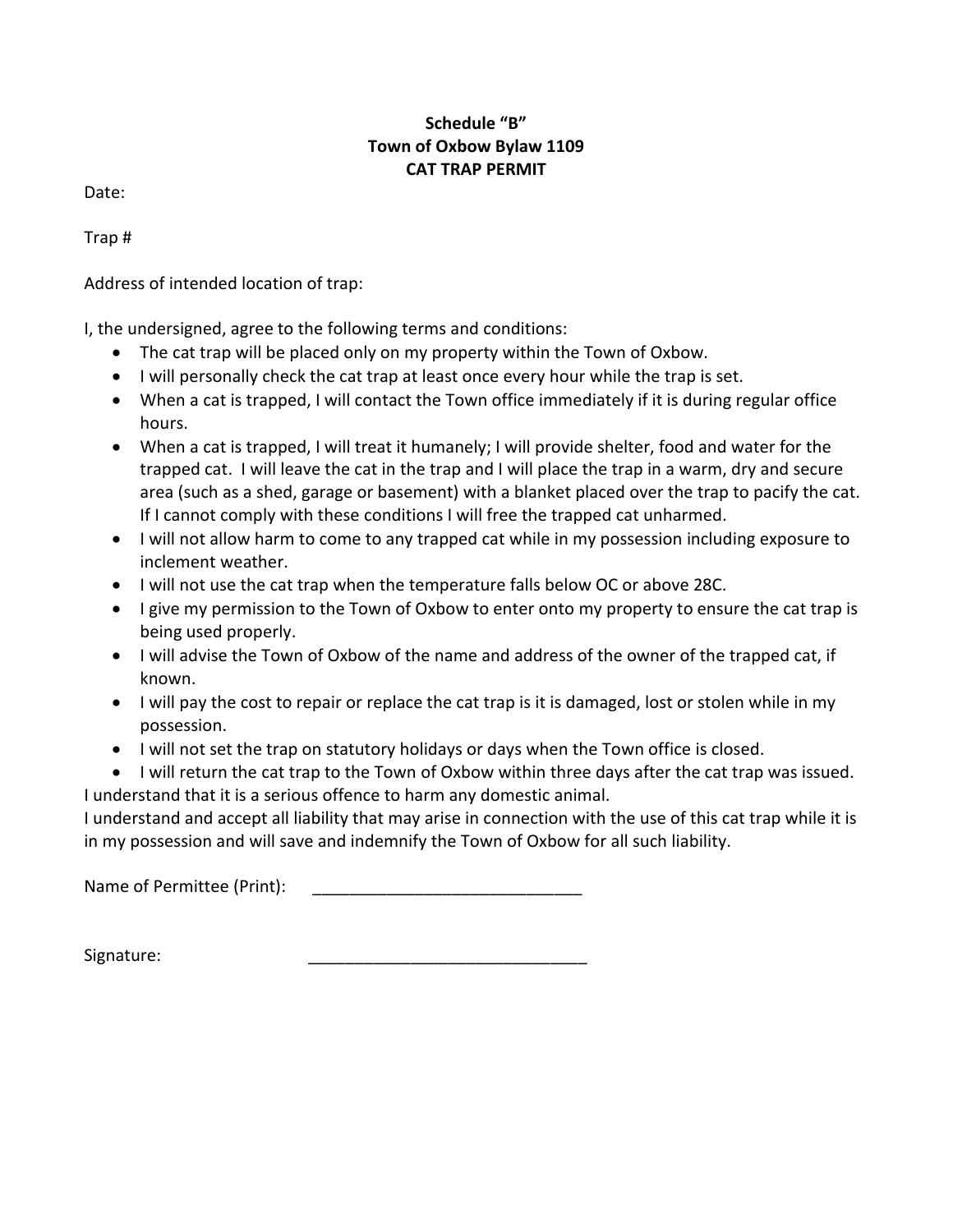# Schedule "C" Town of Oxbow Bylaw 1109

#### Amounts Which Will Be Accepted by the Town of Oxbow In Lieu of Prosecution

| <b>Offence under section</b> | <b>Offence</b>                        | <b>Amount</b> |
|------------------------------|---------------------------------------|---------------|
| 4                            | Unlicensed animal                     | \$100.00      |
| 8                            | Removing license tag                  | 50.00         |
| 10                           | Running at large                      | 100.00        |
| 16                           | Causing damage                        | 100.00        |
| 17                           | Prohibited areas                      | 50.00         |
| 18                           | Chasing other animals or Vehicles     | 100.00        |
| 22                           | Failure to remove defecation          | 100.00        |
| 24                           | Failure to Keep Animal in Heat Housed | 100.00        |
| 28                           | <b>Unsanitary Dog Runs</b>            | 100.00        |
| 30                           | Failure to Clean, Alter, Demolish or  | 250.00        |
|                              | Relocate Dog Run                      |               |
| 32(f) & 33                   | Inhumane Treatment of Trapped Cats    | 100.00        |
| 36                           | <b>Teasing an Animal</b>              | 100.00        |
| 40                           | Causing a Nuisance to Others          | 50.00         |
| 40 & 41                      | Other animals                         | 100.00        |
|                              | Any Other Section of this Bylaw       | 50.00         |
|                              |                                       |               |

For any reoccurrence of offenses by one animal owner within one calendar year:<br> $2<sup>nd</sup>$  Offence: 2<sup>nd</sup> Offence:

2 times listed penalty

3<sup>rd</sup> and Subsequent offences: 3 times listed penalty